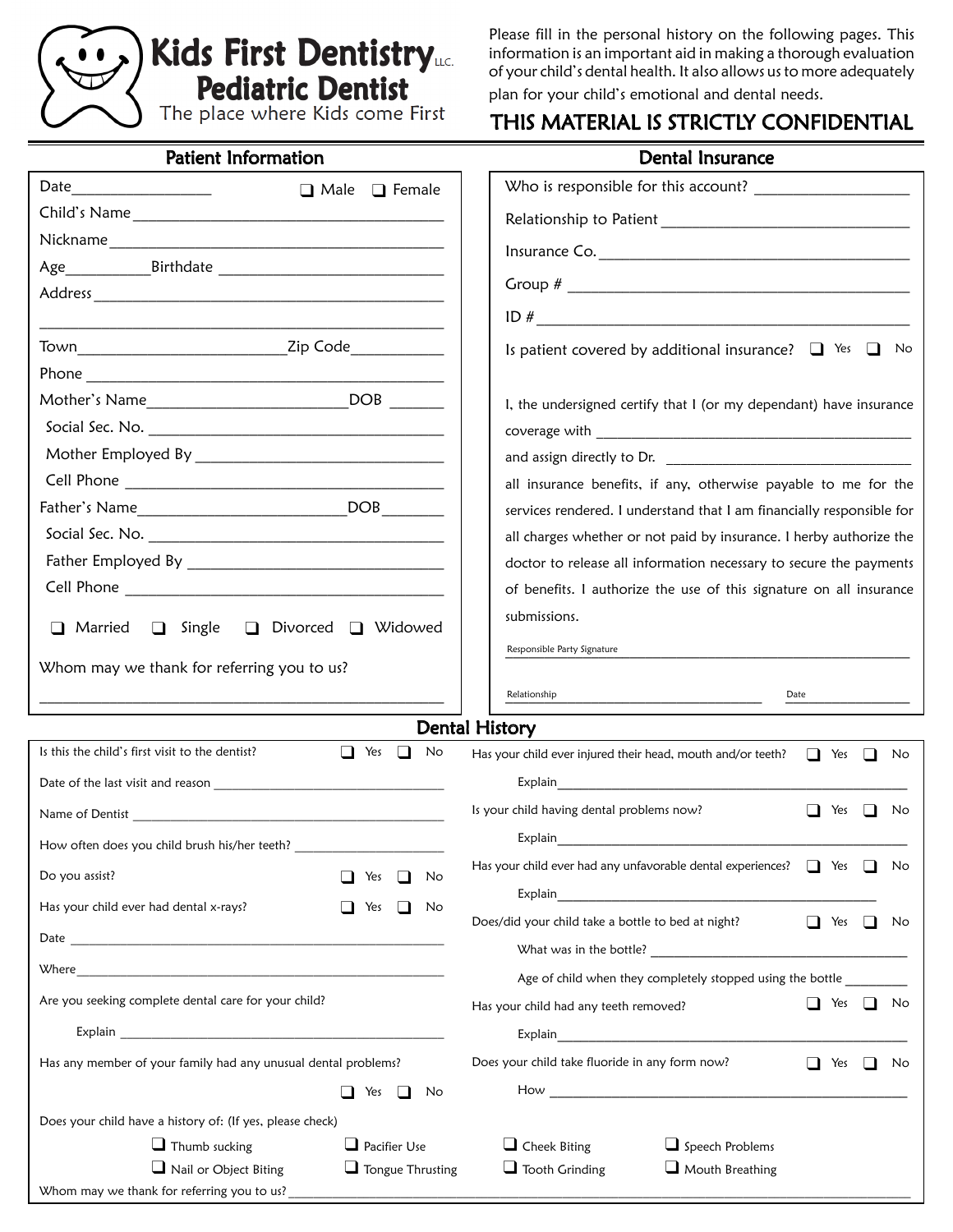### Medical History

|                                                                    | Is your child allergic to any medications?                  |  |  |  |  |
|--------------------------------------------------------------------|-------------------------------------------------------------|--|--|--|--|
| Phone                                                              |                                                             |  |  |  |  |
| Are all immunizations up to date?                                  |                                                             |  |  |  |  |
|                                                                    | Are there any other allergies?                              |  |  |  |  |
| Date and reason for last examination by physician _________        |                                                             |  |  |  |  |
|                                                                    | Is your child taking medications now?                       |  |  |  |  |
| Was pregnancy and delivery normal?                                 |                                                             |  |  |  |  |
|                                                                    |                                                             |  |  |  |  |
|                                                                    |                                                             |  |  |  |  |
| Has your child ever had a general anesthetic?                      |                                                             |  |  |  |  |
|                                                                    | <u> 1989 - Johann Stoff, amerikansk politiker (d. 1989)</u> |  |  |  |  |
|                                                                    |                                                             |  |  |  |  |
| <b>Medical Conditions</b>                                          |                                                             |  |  |  |  |
| Does your child have/has your child ever had any of the following: |                                                             |  |  |  |  |

| N<br>Y                    |                                                         | N<br>Υ       |                             | N | Y     |                                 |
|---------------------------|---------------------------------------------------------|--------------|-----------------------------|---|-------|---------------------------------|
| Cerebral Palsy<br>u.<br>┙ |                                                         | ப            | $\Box$ Heart Ailments       |   |       | $\Box$ Thyroid Disorders        |
| u.<br>┙                   | Developmentally Delayed                                 | ப            | $\Box$ Rheumatic Fever      |   |       | $\Box$ $\Box$ Ulcer or Colitis  |
| u<br>⊔                    | Learning Disability                                     | u.           | $\Box$ Epilepsy or Seizures |   |       | $\Box$ Malignancies or Leukemia |
| ⊔                         | Psychiatric Care/Emotional Ailments                     |              | $\Box$ Heart Murmur         |   |       | $\Box$ Chicken Pox              |
| ┙<br>┙                    | Hyperactivity/ADHD                                      |              | $\Box$ Sinus Ailments       |   |       | $\Box$ Mononucleosis            |
| ⊔                         | Extreme Nervousness or Apprehension                     |              | $\Box$ Tonsillitis          |   |       | $\Box$ Hearing Ailments         |
|                           | Anemia or Blood Ailments                                | $\mathbf{L}$ | Tuberculosis                |   |       | $\Box$ $\Box$ Eye Disorders     |
|                           | Excessive Bleeding from Cut or Extraction               | ⊔            | $\Box$ Kidney Ailments      |   |       | $\Box$ Physical Handicaps       |
|                           | Asthma or Other Respiratory Ailments                    | $\sqcup$     | <b>Diabetes</b>             |   | Other |                                 |
|                           | Liver Ailments, Jaundice or Hepatitis                   | ⊔            | Aids/HIV+                   |   |       |                                 |
|                           | Describe any current medical treatment not listed above |              |                             |   |       |                                 |

## Social History

| $\textbf{Interests} \hspace{20pt} \underbrace{\hspace{20pt} \textbf{Interests}}$                                                                                                                                                     |      |
|--------------------------------------------------------------------------------------------------------------------------------------------------------------------------------------------------------------------------------------|------|
|                                                                                                                                                                                                                                      |      |
|                                                                                                                                                                                                                                      |      |
| Pets <u>and the set of the set of the set of the set of the set of the set of the set of the set of the set of the set of the set of the set of the set of the set of the set of the set of the set of the set of the set of the</u> |      |
|                                                                                                                                                                                                                                      |      |
| Please list any questions that you would like answered:                                                                                                                                                                              |      |
|                                                                                                                                                                                                                                      |      |
|                                                                                                                                                                                                                                      |      |
|                                                                                                                                                                                                                                      |      |
|                                                                                                                                                                                                                                      |      |
| Doctor's Signature                                                                                                                                                                                                                   | Date |